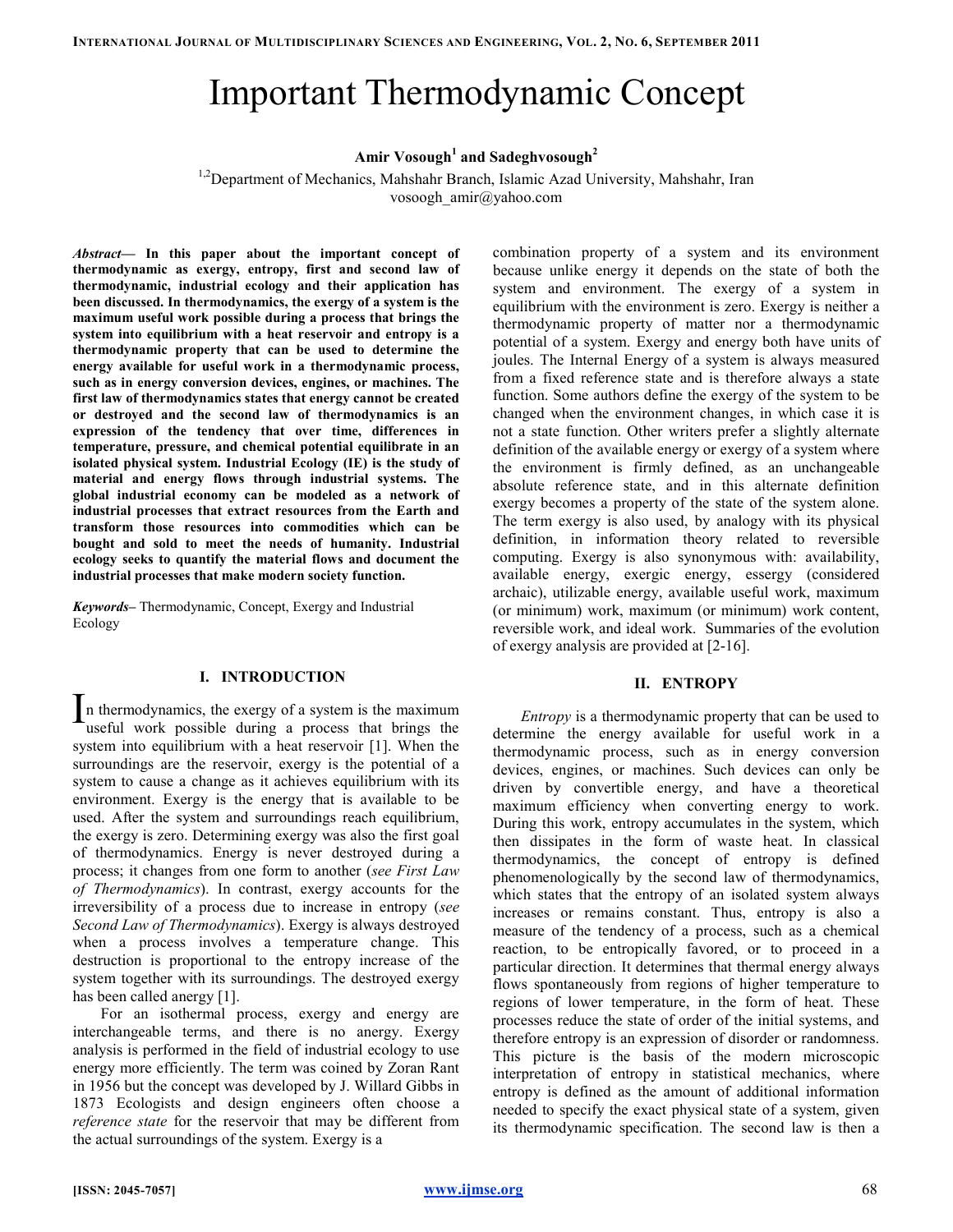consequence of this definition and the fundamental postulate of statistical mechanics. Thermodynamic entropy has the of statistical mechanics. Thermodynamic entropy has the dimension of energy divided by temperature, and a unit of joules per kelvin (J/K) in the International System of Units.

#### III. FIRST LAW OF THERMODYNAMICS

The first law of thermodynamics states that energy cannot be created or destroyed. It is often expressed by the statement that in a thermodynamic process the increment in the internal energy of a system is equal to the increment of heat supplied to the system, minus the increment of work done by the system on its surroundings. The first law of thermodynamics observes the principle of conservation of energy. Energy can be transformed, i.e. changed from one form to another, but cannot be created nor destroyed. The first explicit statement of the first law of thermodynamics referred to cyclic thermodynamic processes. It was made by Rudolf Clausius in 1850: of the created or destroyed. It is often expressed by the ment that in a thermodynamic process the increment in ternal energy of a system is equal to the increment of supplied to the system, minus the increment of work

In all cases in which work is produced by the agency of heat, a quantity of heat is consumed which is proportional to the work done; and conversely, by the expenditure of an equal quantity of work an equal quantity of heat is produced all cases in which work is produced by the agency of quantity of heat is consumed which is proportional to the expenditure of all unity of work an equal quantity of heat is produced.

Clausius stated the law also in another form, this time referring to the existence of a function of state of the system called the internal energy, and expressing himself in terms of a differential equation for the increments of a thermodynamic process. This equation may be translated into words as follows: stated the law also in another form, this time<br>e existence of a function of state of the system<br>rnal energy, and expressing himself in terms of<br>equation for the increments of a thermodynamic

In a thermodynamic process, the increment in the internal energy of a system is equal to the difference between internal energy of a system is equal to the difference between<br>the increment of heat accumulated by the system and the increment of work done by it.

# A. Description

The first law of thermodynamics was expressed in two ways by Clausius. One way referred to cyclic processes and the inputs and outputs of the system, but did not refer to increments in the internal state of the system. The other way referred to any incremental change in the internal state of the system, and did not expect the process to be cyclic. A cyclic process is one which can be repeated indefinitely often and still eventually leave the system in its original state. The first law of thermodynamics was expressed in two ways by Clausius. One way referred to cyclic processes and the inputs and outputs of the system, but did not refer to increments in the internal state of the system. The

In each repetition of a cyclic process, the work done by the system is proportional to the heat consumed by system. In a cyclic process in which the system does work on its surroundings, it is necessary that some heat be taken in by the system and some be put out, and the difference is the heat consumed by the system in the process. The constant of proportionality is universal and independent of the system and was measured by Joule in 1845 and 1847. system. In a cyclic process in which the system does work on<br>its surroundings, it is necessary that some heat be taken in by<br>the system and some be put out, and the difference is the heat<br>consumed by the system in the proc

In any incremental process, the change in the internal energy is considered due to a combination of heat added to the system and work done by the system. Taking  $dU$  as an infinitesimal (differential) change in internal energy, one<br>writes<br> $dU = \delta Q - \delta W$  (1) writes

$$
dU = \delta Q - \delta W \tag{1}
$$

where  $\delta Q$  and  $\delta W$  are infinitesimal amounts of heat supplied to the system and work done by the system, respectively. where  $\delta Q$  and  $\delta W$  are infinitesimal amounts of heat supplied to the system and work done by the system, respectively.<br>Note that the minus sign in front of  $\delta W$  indicates that a positive amount of work done by the system leads to energy being lost from the system. (An alternate convention is to consider the work performed on the system by its surroundings. This leads to a change in sign of the work. This is the convention adopted by many modern textbooks of positive amount of work done by the system leads to energy being lost from the system. (An alternate convention is to consider the work performed on the system by its surroundings. This leads to a change in sign of the wor Levine, but many textbooks on physics define work as work Levine, but many textbooks on physics define work as work<br>done by the system.)When a system expands in a quasistatic process, the work done on the environment is the product of pressure  $(P)$  and volume  $(V)$  change, i.e.  $PdV$ , whereas the work done on the system is -PdV . The change in internal energy of the system is:

$$
dU = \delta Q - P dV. \tag{2}
$$

Work and heat are expressions of actual physical processes which add or subtract energy, while  $U$  is a mathematical abstraction that keeps account of the exchanges mathematical abstraction that keeps account of the exchanges<br>of energy that befall the system. Thus the term heat for  $\delta Q$ means that amount of energy added as the result of heating, rather than referring to a particular form of energy. Likewise, work energy for  $\delta W$  means "that amount of energy lost as the result of work". Internal energy is a property of the system whereas work done and heat supplied are not. A significant result of this distinction is that a given internal energy change  $dU$  can be achieved by, in principle, many combinations of heat and work.The internal energy of a system is not uniquely defined. It is defined only up to an arbitrary additive constant of integration, which can be adjusted to give arbitrary reference zero levels. This non-uniqueness is in keeping with the abstract mathematical nature of the means that amount of energy added as the result of heating, rather than referring to a particular form of energy. Likewise, work energy for  $\delta W$  means "that amount of energy lost as the result of work". Internal energy i

# IV. SECOND LAW OF THERMODYNAMICS

The second law of thermodynamics is an expression of the tendency that over time, differences in temperature, pressure, and chemical potential equilibrate in an isolated the tendency that over time, differences in temperature, pressure, and chemical potential equilibrate in an isolated physical system. From the state of thermodynamic equilibrium, the law deduced the principle of the increase of entropy and explains the phenomenon of irreversibility in nature. The second law declares the impossibility of nature. The second law declares the impossibility of machines that generate usable energy from the abundant internal energy of nature by processes called *perpetual* motion of the second kind. The second law may be expressed in many specific ways, but the first formulation is credited to motion of the second kind. The second law may be expressed<br>in many specific ways, but the first formulation is credited to<br>the German scientist Rudolf Clausius. The law is usually stated in physical terms of impossible processes. In classical thermodynamics, the second law is a basic *postulate* applicable to any system involving measurable heat transfer, while in statistical thermodynamics, the second law is a consequence of unitarity in quantum theory. In classical thermodynamics, the second law defines the concept of thermodynamic entropy, while in statistical mechanics thermodynamic entropy, while in statistical mechanics<br>entropy is defined from information theory, known as the Shannon entropy.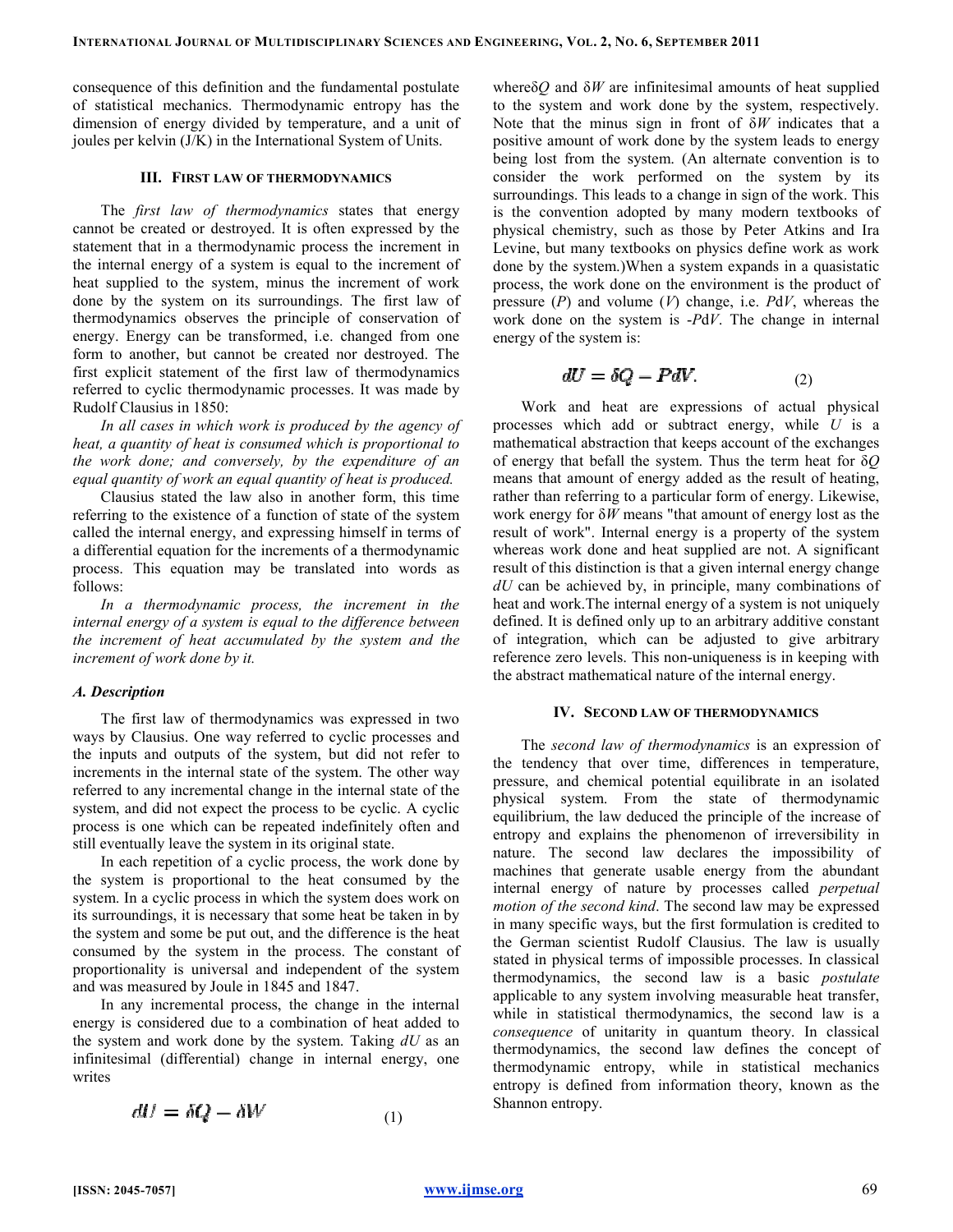#### A. Description

The first law of thermodynamics provides the basic definition of thermodynamic energy, also called internal energy, associated with all thermodynamic systems, but unknown in mechanics, and states the rule of conservation of energy in nature.

However, the concept of energy in the first law does not account for the observation that natural processes have a preferred direction of progress. For example, spontaneously, heat always flows to regions of lower temperature, never to regions of higher temperature without external work being performed on the system. The first law is completely symmetrical with respect to the initial and final states of an evolving system. The key concept for the explanation of this phenomenon through the second law of thermodynamics is the definition of a new physical property, the change in the entropy  $(S)$  of a system is the infinitesimal transfer of heat  $(Q)$  to a closed system driving a reversible process, divided by the equilibrium temperature  $(T)$  of the process, divided by the equilibrium temperature  $(T)$  of the system. unknown in mechanics, and states the rule of conservation of energy in nature.<br>
However, the concept of energy in the first law does not account for the observation that natural processes have a preferred direction of prog

$$
dS = \frac{\partial Q}{T} \tag{3}
$$

The entropy of an isolated system that is in equilibrium is constant and has reached its maximum value. Empirical temperature and its scale is usually defined on the principles temperature and its scale is usually defined on the principles<br>of thermodynamics equilibrium by the zeroth law of thermodynamics. However, based on the entropy, the second law permits a definition of the absolute, thermodynamic law permits a definition of the absolute, thermodynamic temperature, which has its null point at absolute zero. The second law of thermodynamics may be expressed in many specific ways, the most prominent classical statements<sup>[3]</sup> being the original statement by Rudolph Clausius (1850), the formulation by Lord Kelvin (1851), and the definition in formulation by Lord Kelvin (1851), and the definition in axiomatic thermodynamics by Constantin Carathéodory (1909). These statements cast the law in general physical (1909). These statements cast the law in general physical terms citing the impossibility of certain processes. They have been shown to be equivalent [17]. A Decoration of the external being on system in the system in the sole of the sole of the sole of the sole of the sole of the sole of the sole of the sole of the sole of the sole of the sole of the sole of the sole of the

#### B. Clausius Statement

German scientist Rudolf Clausius is credited with the first formulation of the second law, now known as the Clausius statement: scientist Rudolf Clausius is credited with<br>tion of the second law, now known as<br>ment:<br>ss is possible whose sole result is the transfe

No process is possible whose sole result is the transfer of heat from a body of lower temperature to a body of higher temperature.

Spontaneously, heat cannot flow from cold regions to hot regions without external work being performed on the system, which is evident from ordinary experience of refrigeration, for example. In a refrigerator, heat flows from cold to hot, but only when forced by an external agent, a compressor.

## C. Kelvin Statement

Lord Kelvin expressed the second law in another form. The Kelvin statement expresses it as follows:

absorption of heat from a reservoir and its complete conversion into work. No process is possible in which the sole result is the

This means it is impossible to extract energy by heat from a high-temperature energy source and then convert all of the energy into work. At least some of the energy passed on to heat a low-temperature energy sink. Thus, a heat engine with 100% efficiency is thermodynamically impossible. This also means that it is impossible to build solar panels that generate electricity solely from the infrared band of the electromagnetic spectrum without consideration of the temperature on the other side of the panel (as is the case with conventional solar panels that operate in the visible spectrum).Note that it is possible to convert heat completely into work, such as the isothermal expansion of ideal gas However, such a process has an additional result. In the case of the isothermal expansion, the volume of the gas increases of the isothermal expansion, the volume of the g and never goes back without outside interference. means it is impossible to extract energy by heat<br>gh-temperature energy source and then convert all<br>rgy into work. At least some of the energy must be passed on to heat a low-temperature energy sink. Thus, a heat engine with 100% efficiency is thermodynamically impossible. This also means that it is impossible to build solar panels that generate electricity solely from t

## D. Principle of Carethedory

Constantin Carathéodory formulated thermodynamics on a purely mathematical axiomatic foundation. His statement of the second law is known as the Principle of Carathéodory, which may be formulated as follows: and never goes back without outside interference.<br> **D. Principle of Carethedory**<br>
Constantin Carathéodory formulated thermodynamics<br>
a purely mathematical axiomatic foundation. His statement<br>
the second law is known as the

In every neighborhood of any state S of an adiabatically In every neighborhood of any state S of an adi<br>isolated system there are states inaccessible from S.

With this formulation he described the concept of adiabatic accessibility for the first time and provided the foundation for a new subfield of classical thermodynamics, foundation for a new subfield of classical the often called geometrical thermodynamics [17].

Equivalence of the statements Derive Kelvin Statement from Clausius Statement. Suppose there is an engine violating the Kelvin statement: i.e., one that drains heat and converts it completely into work in a cyclic fashion without converts it completely into work in a cyclic fashion without<br>any other result. Now pair it with a reversed Carnot engine as shown by the graph. The net and sole effect of this newly created engine consisting of the two engines mentioned is

by the graph. The net and sole effect of this  
engine consisting of the two engines mentioned  

$$
\Delta Q = Q \left( \frac{1}{\eta} - 1 \right)
$$
(4)



Fig. 1: Cooler reservoir to the hotter one, which violates the Clausius statement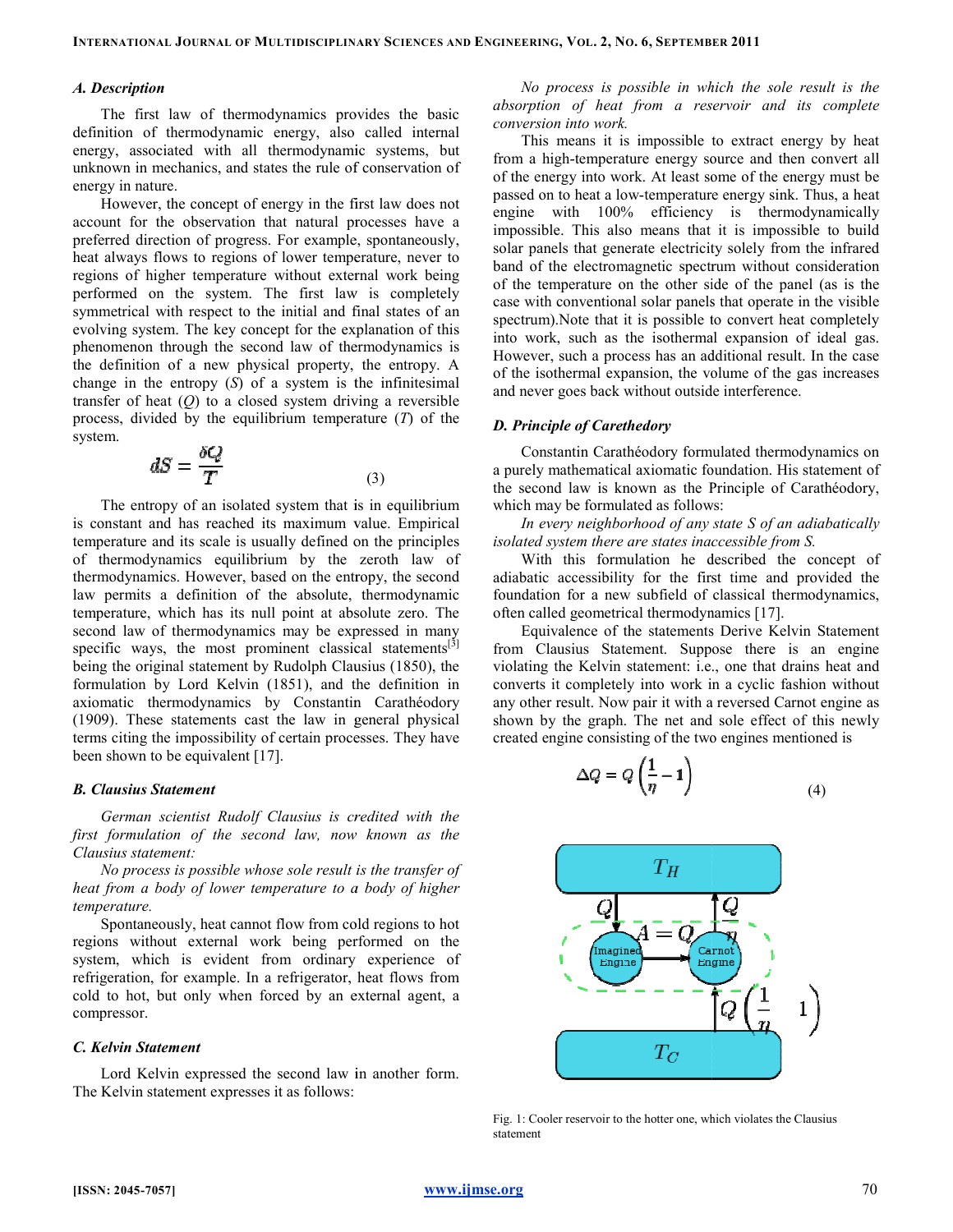transferring heat from the cooler reservoir to the hotter one (Fig. 1), which violates the Clausius statement. Thus the Clausius statement implies the Kelvin statement. We can prove in a similar manner that the Kelvin statement implies the Clausius statement, or, in a word, the two are equivalent.

# V. INDUSTRIAL ECOLOGY

Industrial Ecology (IE) is the study of material and energy flows through industrial systems. The global industrial economy can be modeled as a network of industrial processes that extract resources from the Earth and transform those resources into commodities which can be bought and sold to meet the needs of humanity. Industrial ecology seeks to quantify the material flows and document the industrial processes that make modern society function [18]. Industrial ecologists are often concerned with the impacts that industrial activities have on the environment, with use of the planet's supply of natural resources, and with problems of waste disposal. Industrial ecology is a young but growing multidisciplinary field of research which combines aspects of engineering, economics, sociology, toxicology and the natural sciences. Industrial Ecology has been defined as a "systems-based, multidisciplinary discourse that seeks to understand emergent behavior of complex integrated human/natural systems". The field approaches issues of sustainability by examining problems from multiple perspectives, usually involving aspects of sociology, the environment, economy and technology. The name comes from the idea that we should use the analogy of natural systems as an aid in understanding how to design sustainable industrial systems. Industrial Ecology (IE) is the study of material and energy flows through industrial systems. The global industrial economy can be modeled as a network of industrial processes that extract resources from the Earth and transform those resources into commodities which can be bought and sold to meet the needs of humanity. Industrial ecology seeks to quantify the material flows and document the industrial processes that make modern society function. Industrial ecologists are often concerned with the impacts that industrial activities have on the environment, with use of the planet's supply of natural resources, and with problems of waste disposal. Industrial ecology is a young but growing multidisciplinary field of research which combines aspects of engineering, economics, sociology, toxicology and the natural sciences. Industrial Ecology has been defined as a "systems-based, multidisciplinary discourse that seeks to understand emergent behavior of complex integrated human/natural systems". The field approaches issues of sustainability by examining problems from multiple perspectives, usually involving aspects of sociology, the environment, economy and technology. The name comes from the idea that we should use the analogy of natural systems as an aid in understanding how to design sustainable industrial systems. Industrial ecology was popularized in 1989 in a Scientific American article by Robert Frosch and Nicholas E. Gallopoulos.

Frosch and Gallopoulos' vision was "why would not our industrial system behave like an ecosystem, where the wastes of a species may be resource to another species? Why would not the outputs of an industry be the inputs of another, thus reducing use of raw materials, pollution, and saving on waste treatment?" A notable example resides in a Danish industrial park in the city of Kalundborg. Here several linkages of byproducts and waste heat can be found between numerous entities such as a large power plant, an oil refinery, a pharmaceutical plant, a plasterboard factory, an enzyme manufacturer, a waste company and the city itself. The scientific field Industrial Ecology has grown quickly in recent years [19]. The Journal of Industrial Ecology (since 1997), the International Society for Industrial Ecology (since 2001), and the journal Progress in Industrial Ecology (since 2004) give Industrial Ecology a strong and dynamic position in the international scientific community. Industrial Ecology principles are also emerging in various policy realms such as the concept of the Circular Economy that is being promoted in China. Although the definition of the Circular Economy has yet to be formalized, generally the focus is on strategies such as creating a circular flow of materials, and cascading energy flows. An example of this would be using waste heat from one process to run another process that requires a lower temperature. The hope is that strategy such as this will create a more efficient economy with fewer pollutants and other unwanted by products [20].

# VI. CONCULATION

In this paper about the important concept of thermodynamic as exergy, entropy, the first and second law of thermodynamic, industrial ecology and their application has been discussed. Industrial Ecology (IE) is the study of material and energy flows through industrial systems. The global industrial economy can be modeled as a network of industrial processes that extract resources from the Earth and transform those resources into commodities which can be bought and sold to meet the needs of humanity. Industrial ecology seeks to quantify the material flows and document the industrial processes that make modern society function.

#### **REFERENCES**

- [1] T. Gundersen, An introduction to the concept of exergy and energy quality, Department of Energy and Process Engineering, Norwegian University of Science and Technology, Trondheim, Norway, Version 3, November 2009
- [2] A. Bejan, G. Tsatsaronis, and M. Moran. Thermal Design and Optimization, Wiley, New York, 1996.
- [3] M.J. Moran and E. Sciubba, "Exergy analysis: principles and practice", Journal of Engineering Gas Turbine Power, Vol. 116, pp.285-302, 1994.
- [4] M.A. Rose, Second-law analysis: Approaches and implications, International Journal of Energy Research, Vol. 23, pp. 415–29, 1999.
- [5] M.A. Rosen, M.N. Le and I. Dincer 'Thermodynamic assessment of an integrated system for cogeneration and district heating and cooling', International Journal of Exergy, Vol. 1, pp.94–110, 2004.
- [6] I. Dincer, The role of exergy in energy policy making, Energy Policy, Vol. 30, pp.137–149, 2004.